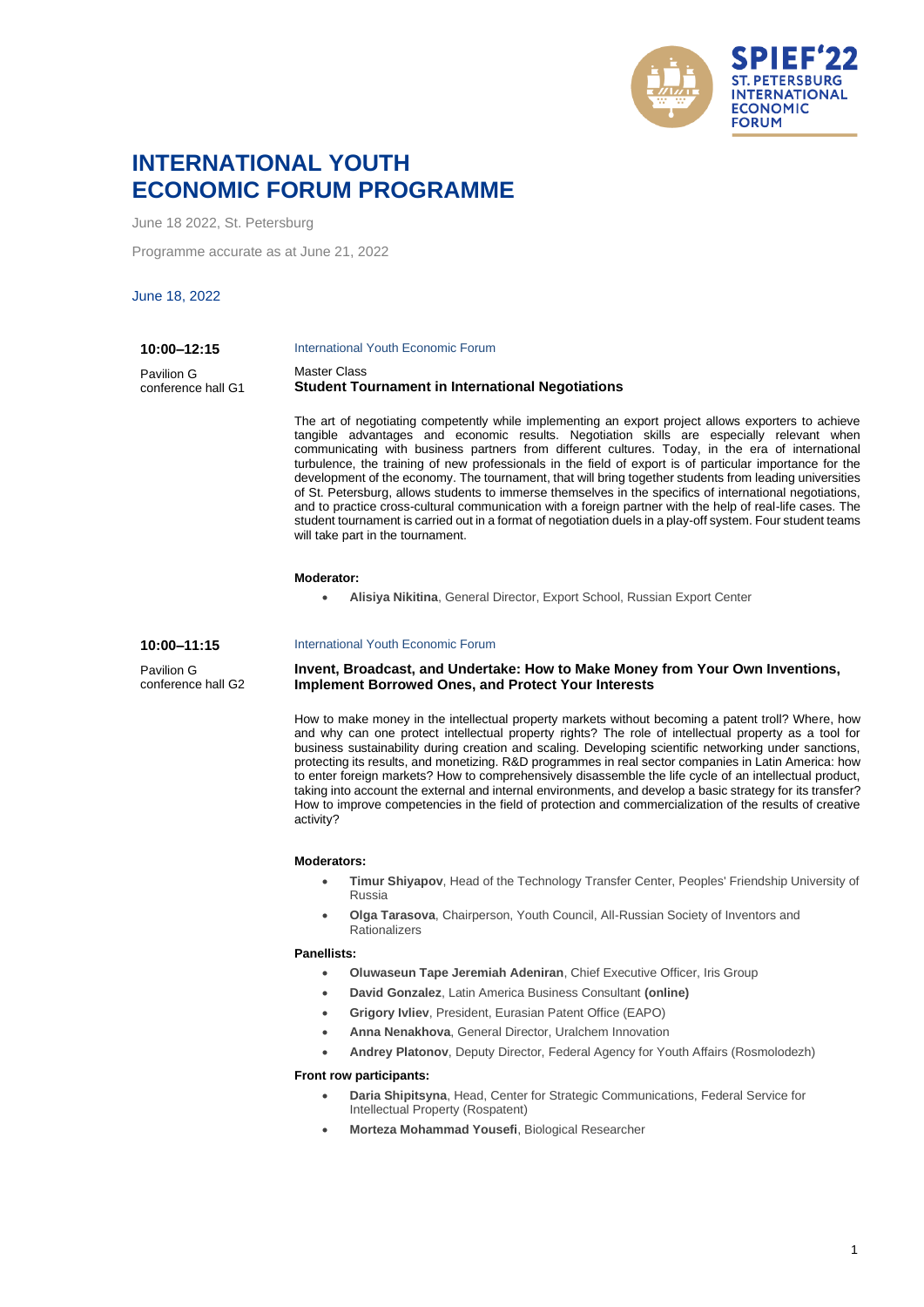

### **10:00–11:15**

Pavilion G conference hall G3

#### International Youth Economic Forum

# **Young Journalism in Russia: How the New Generation Looks Out Into the World and Creates the Information Space**

Modern world is unimaginable without the information space. The new, post-industrial society has an incessant need for up-to-date knowledge: news, materials, social media feeds – updates happen every second. In this world, the most important qualities are the ability to make quick decisions and respond immediately to the changing agenda, as well as the ability to find innovative solutions and implement them in work processes. It is not surprising that young people are at the forefront of modern information technology. The growing need for new knowledge about the world around us is being satisfied by the new generation of media. The transformation of journalism that we are seeing today makes a whole range of questions relevant again. What role should the government play in the development of youth information policy? What kind of education does a new generation journalist need? Finally, how do young journalists themselves see the future of the profession and their role in a rapidly changing society?

### **Moderator:**

• **Anton Pashkov**, Executive Advisor, Federal Agency for Youth Affairs (Rosmolodezh)

#### **Panellists:**

- **Oleg Gorodnichiy**, Executive Producer, TV Channel 360
- **Sergey Kolyada**, Director of the Communications Department, Russia the Country of **Opportunities**
- **Anton Korobkov-Zemlyansky**, Press Officer, European Media Group (EMG)
- **Anastasia Kosenchuk**, Executive Director, Media Lab; Development Director, International Student Television Association
- **Alexander Moiseev**, Deputy General Director, Gazprom-Media Holding; General Director, Rutube
- **Elena Vartanova**, Dean of the Faculty of Journalism, Lomonosov Moscow State University

#### **Front row participant:**

• **Sergey Pershin**, General Director, Center for the Development of Cultural Initiatives; Project Manager, Tavrida Art Cluster

### **10:00–11:15**

Pavilion G conference hall G4

### International Youth Economic Forum

# **Charming an Investor: Skills They Do Not Teach at University**

Investments are rightfully considered to be the engine of modern economy, the foundation on which all business stands. Most enterprises need additional sources of financing, regardless of their field or production volume. The work on attracting investments, whether to a territory or to a business, is appropriately considered to be the bread and butter of true professionals who understand the problem in detail and take creative approaches. What are investments and what are they for? What are the typical mistakes of beginning entrepreneurs? What are the ways to find investors? How to present your own project and conduct negotiations?

#### **Moderator:**

• **Anton Serikov**, Deputy General Director, ANO Russia – Land of Opportunity

- **Dmitry Afanasyev**, Founder, First IT Alliance
- **Igor Burakov**, General Director, Investment Development Agency of the Rostov Region
- **Mikhail Khomich**, Permanent Representative of the Head of the Udmurt Republic to the President of the Russian Federation, Deputy Chair of Government
- **Ignat Petukhov**, Deputy Chairman of the Government of the Orenburg Region
- **Anton Urusov**, Vice President, Russian Direct Investment Fund
- **Dmitry Yalov**, Deputy Chairman of the Leningrad Region Government, Chairman of the Committee on Economic Development and Investment Activity of the Leningrad Region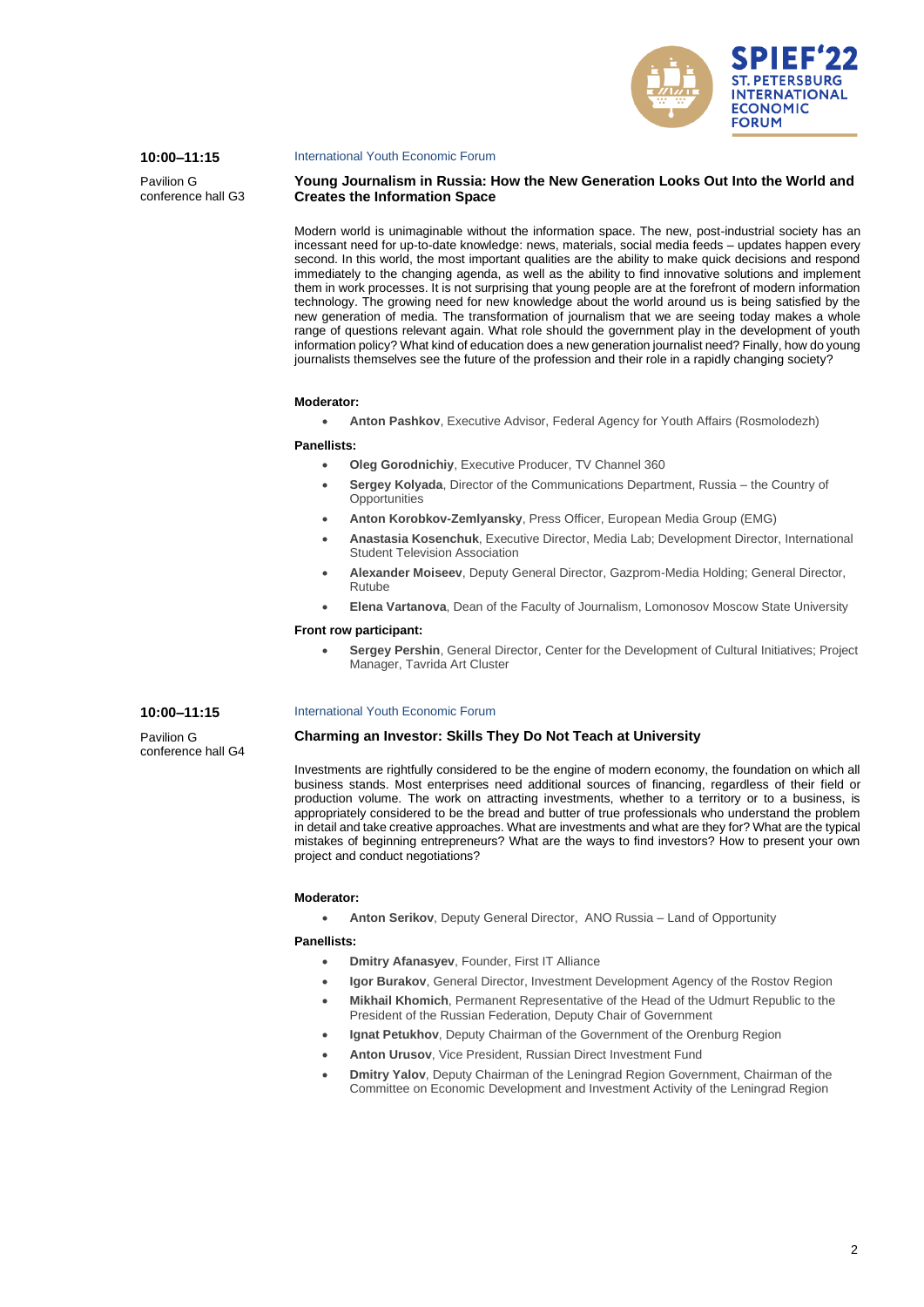

### **10:00–11:15**

Pavilion G conference hall G5

#### International Youth Economic Forum

# **Financial and Legal Literacy of Young Entrepreneurs: How to Protect Yourself from the Start?**

Young entrepreneurs often experience in practice what 'a lack of knowledge of legal norms' actually means. Compared to other citizens, they are more involved in legal transactions with the state and other bureaucratic structures. Especially when launching a private business, important legal aspects may not be taken into account at the 'packaging' stage. However, as the saying goes, ignorantia juris non excusat (ignorance of the law excuses not) so it is extremely important to build a financial and legal culture among young people. Which legal risks should young entrepreneurs take into account when starting a business and which ones should they worry about at a later stage? Do entrepreneurs need to have a legal degree? What recommendations should be considered when starting and running a business?

#### **Moderator:**

• **Nonna Kagramanyan**, Vice-President, Head of the Executive Committee, All-Russia Public Organization Delovaya Rossiya (Business Russia)

### **Panellists:**

- **Ekaterina Avdeeva**, Head of the Expert Center for Criminal Law Policy and Enforcement of Judicial Acts, All-Russia Public Organization Delovaya Rossiya (Business Russia)
- **Sergey Bekrenev, President, European Legal Service**
- **Veniamin Kaganov**, Director, Financial Literacy Development Association
- **Aleksandr Kolankov**, Advisor to the Head of Service for Consumer Protection and Financial Inclusion, The Central Bank of the Russian Federation (Bank of Russia)
- **Yulia Mihaleva**, Deputy Director, Russian Quality System (Roskachestvo)
- **Nikolay Myshyakov**, Project Founder, AutoHem
- **Elina Sidorenko**, General Director, Platform for Working with Entrepreneurs' Enquiries
- **Oleg Tarasov**, Founder, USE Breakthrough

### **Front row participant:**

• **Vitaly Arbuzov**, Founder, INPRO digital

### **10:00–11:15**

Pavilion G conference hall G6

#### International Youth Economic Forum

### **Youth and Education in the New Reality**

As the relations between Russia and unfriendly countries become more complicated, the development of digital education has become an acute issue. A number of international companies have suspended their educational activities in Russia, while obstacles are also being created for Russian students abroad and inter-university cooperation overall. It is obvious that successful implementation of the national programme entitled "Digital Economy of the Russian Federation," strengthening independent digital infrastructure, preventing "brain drain", and further development of the state requires joint discussion of both the new educational challenges that Russia is facing, and application of successful international experience. How can import substitution be accomplished in the area of education technology? How do other countries develop independent educational infrastructure (Iran, China)? How can we support digital education for young people? How is the digital transformation of universities in Russia going and what are the prospects? What is the role of IT in the development of young people's educational skills? What are the prospects of student exchanges in the SCO countries?

#### **Moderator:**

• **Stanislav Surovtsev**, Vice Rector for Youth Policy, Social Work and International Relations, MGIMO University

- **Konstantin Abramov**, General Director, Russian Opinion Research Foundation VCIOM
- **Madeleine Baturina**, Head, All-Russian Project "Your Move"
- **Elizabeth Belyakova**, Chair, Children's Digital Protection Alliance
- **Kuanish Ergaliev**, Vice Minister of Education and Science of the Republic of Kazakhstan **(online)**
- **Grigoriy Gurov**, Deputy Minister of Science and Higher Education of the Russian Federation
- **Sergey Mardanov**, Director of University Relations, VK
- **Amir Sarakov**, Vice President for Young Professionals, Superjob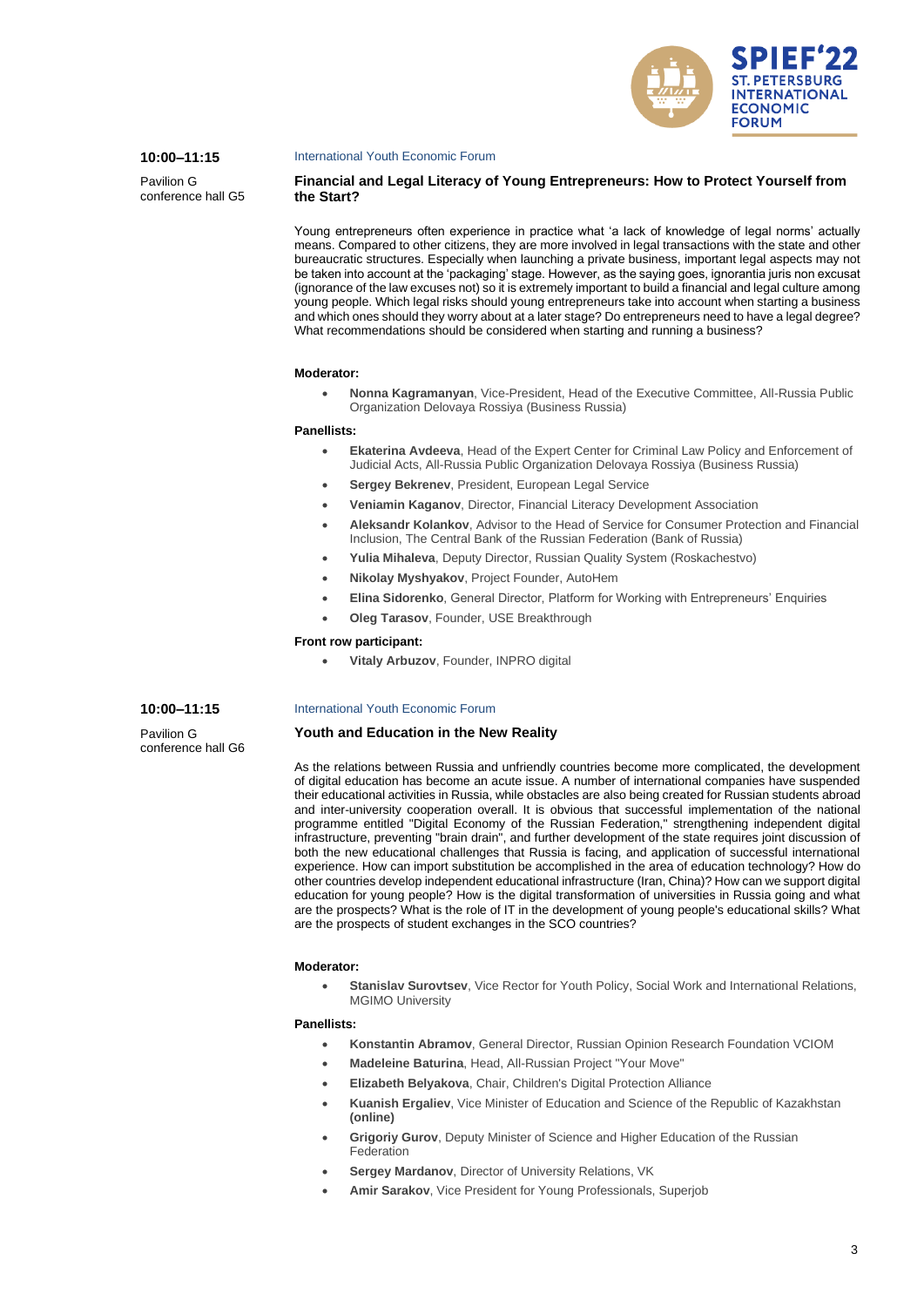

### **Front row participant:**

• **Valentina Kurenkova**, Director for Government Relations, Deputy General Director, Netology **(online)**

### **10:00–11:15**

Pavilion G conference hall G7

### International Youth Economic Forum

# **Eco-Generation. Supporting Youth Environmental Initiatives**

Environmental activism is gaining traction with the young people. The emerging demand needs to be met with new comprehensive and systematic initiatives that can provide a wide range of opportunities in the environmental field, from eco-lobbying to career guidance. Every year new practices transpire in the Russian Federation, involving more and more young people. What new environmental projects will be implemented in 2022? What constitutes the "green" demand from the young people? How to make the youth's work on environmental issues comprehensive?

### **Moderator:**

• **Andrey Rudnev**, Chairman, All-Russian Public Organization of Environmental Volunteers "Delai!"

#### **Panellists:**

- **Damir Fattakhov**, Deputy Head, Federal Agency for Youth Affairs (Rosmolodezh)
- **Yevgenia Gladkina**, Entrepreneur; Biohacker; Author of the "Healthy Lifestyle in the Big City" Telegram-Channel; Member of the Board of Directors, Fedoskino Factory of Miniature Painting
- **Alexey Komissarov**, Director General, ANO Russia Land of Opportunity
- **Artem Metelev**, Chairman of the Committee of the State Duma of the Federal Assembly of the Russian Federation on Youth Policy; Head, Platform DOBRO.RF

### **Front row participants:**

- **Anton Grigorov**, Senior Managing Banker, VEB.RF
- **Olga Starikova**, Head of National Project Support Division, National Priorities
- **Margarita Tsyganova**, Minister for Youth Policy of the Irkutsk Region

### **10:00–11:15**

Pavilion G conference hall G22 (2nd floor)

### International Youth Economic Forum

# **Competitive Grants: Joint Development Opportunity for Companies and Social Activists**

Once social projects are introduced into the activities of the organization, they contribute to finding new partners, plus they reveal both creative and managerial potential of all team members. Social initiatives allow for the formation of a corporate culture, acquisition of communication and planning skills, team building, and social development of an individual employee. What impact do grant competitions have on the formation of a corporate culture and development of companies? How to improve the skills and competencies of employees through social design? How to attract resources to the company through grant contests and partner collaborations?

#### **Moderator:**

• **Roman Makhanko**, Founder, Chief Executive Officer, Empower Development Company

- **Dmitry Bazhenov**, Deputy General Director for Commerce, State Specialized Design Institute; Author, Pulsation Social Project
- **Ekaterina Bogomaz**, Head of Regional Cooperation Department, Federal Agency for Youth Affairs (Rosmolodezh); Coordinator of the Direction "Rosmolodezh.Grants"
- **Raphail Mahmutshin**, Leading Specialist, TATNEFT Grants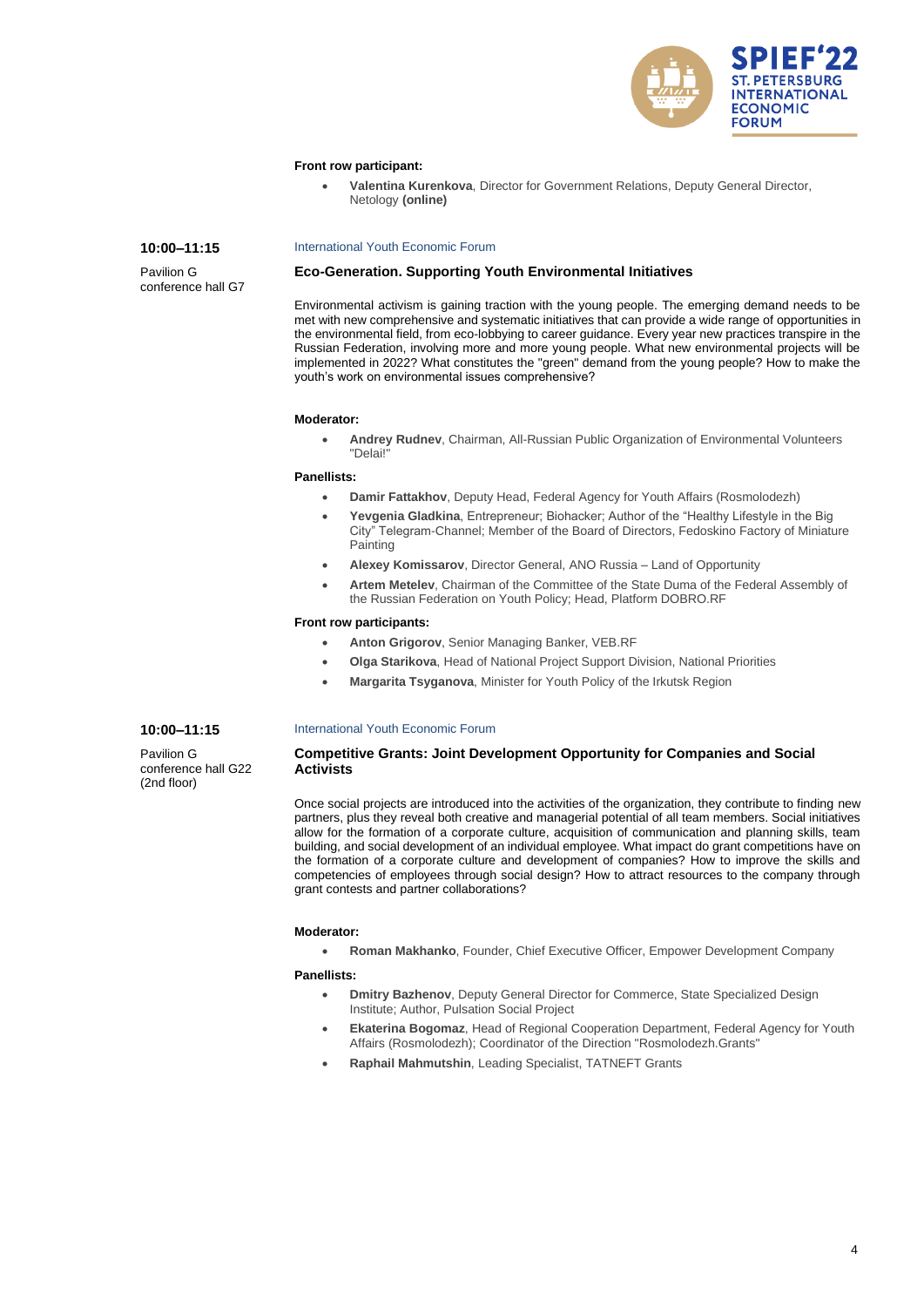

# **10:00–11:15**

**10:00–11:15** Pavilion H conference hall H23 (2nd floor)

Pavilion G conference hall G25 (2nd floor)

#### International Youth Economic Forum

**Meeting of the Interregional Council of Russian Universities' Student Scientific Associations: How do Young Researchers Respond to the New Challenges of the Economy?**

In a changing world, there are stable values that feed the engine of progress. Science as a key factor in the development of the Russian economy can be confidently attributed to them. Will young researchers be able to solve the tasks assigned to them? How to establish interaction between science and industrial activities?

#### **Moderator:**

• **Ali Asadov**, Deputy Head of the Department for Work with Young Scientists, Department of State Youth Policy and Educational Activities, Ministry of Science and Higher Education of the Russian Federation

#### **Panellists:**

- **Alexander Vedekhin**, Deputy Director, Youth Policy Department, Ministry of Science and Higher Education of the Russian Federation
- **Andrey Voronin**, Director, Center for Strategic Initiatives, National Research Technological University MISiS
- **Ekaterina Zimakova**, Deputy Chairman of the Organizing Committee, "Lomonosov" International Scientific Forum

#### International Youth Economic Forum

#### **Obtaining the Education Needed to Organize a Social Business**

The regular market models are flawed – this is becoming evident in the new reality. One of the effective business formats of the new time that both the state and large corporations are frequently talking about is social entrepreneurship. Large-scale support measures, benefits, and favourable conditions for the launch of social business are introduced. The activity of social entrepreneurs is aimed at making a profit, but above all they aim to create positive social change. This is an outlet for active people who want to change the world they live in. For obvious reasons, a significant percentage of social entrepreneurs are young people. They are ready to experiment, not afraid to try something different, and are eager to learn new ways. What and where do you study if you want to try social entrepreneurship? What support programmes are out there now? Where do you go if you want to make yourself and your business more socially oriented? What are the successful practices of experienced social entrepreneurs? What competencies will be in demand in the new economic conditions?

#### **Moderator:**

• **Yuliya Zhigulina**, Managing Director, The Foundation of Regional Social Programs "Our Future"

#### **Panellists:**

- **Denis Bogatov**, Director of the Centre for the Development of Social Entrepreneurship, Russian State Social University
- **Alexandra Denisova**, Director of Project Financial Support Department, Social Projects Support Fund
- **Vladimir Vainer**, Director, "Factory of Positive Changes"
- **Julia Varchenko**, Executive Director, "Towards Change" Foundation

#### **Front row participants:**

- **Yulia Aray**, Senior Lecturer, Department of Strategic and International Management, Graduate School of Management, Saint Petersburg State University
- **Dmitry Bogdanov**, Vice President, Business School of the Russian Union of Industrialists and Entrepreneurs (RSPP)
- **Maria Grekova**, Founder, "Simple Things" Project
- **Alena Kurochkina**, Leading Consultant of the Department of Digital Technologies and Informational Support of Small and Medium-Sized Businesses, Department of Investment Policy and Development of Small and Medium-Sized Businesses, Ministry of Economic Development of the Russian Federation
- **Mikhail Paley**, Head, All-Russian Movement "Inspirers"
- **Nadezhda Samoilova**, General Director, Center for the Development and Rehabilitation of Children "Bright City"
- **Valeria Zavgorodnyaya**, Program Director, Impact Hub Moscow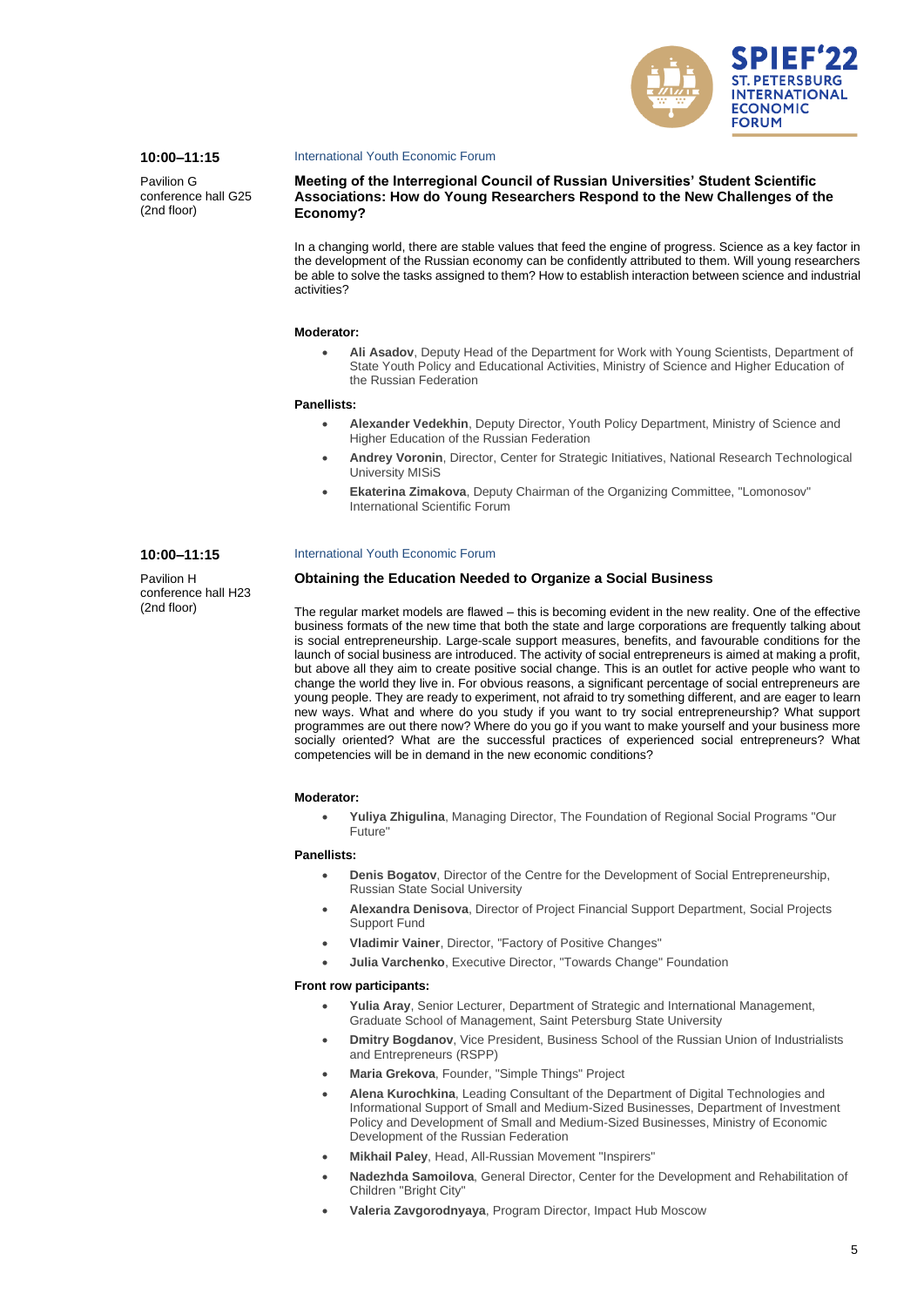

# **11:00–14:00**

Congress Centre conference hall D1

#### International Youth Economic Forum

#### **The 19th 'My Country – My Russia' Award Ceremony**

'My Country – My Russia' is an all-Russian competition for the ingenious country residents who care about the present and future of the regions they live in. The competition brings together those who are ready to offer ideas and implement projects aimed at improving the quality of life and address issues of socio-economic development of Russian territories (cities and villages), as well as international humanitarian and socio-economic cooperation. During the past 19 years, thousands of young people from all regions of the Russian Federation and 24 foreign countries took part in the competition. Since 2019, the project was included in the platform 'Russia – The Land of Opportunity', which was created at the initiative of the President of the Russian Federation Vladimir Putin. The pre-anniversary season of competition, which started at the beginning of 2022, was dedicated to the cultural heritage of the peoples of Russia.

### International Youth Economic Forum

Pavilion G conference hall G2

**12:00–13:15**

### **Social Project Pitch Session**

International Youth Economic Forum

The #InThisTogether Award continues the eponymous campaign, which resulted in more than 6.5 million Russians receiving targeted help. It also inherits the legacy of the All-National 'Volunteer of Russia' contest. The main goal of the Award is to recognize, and support leaders of socially significant initiatives aimed at helping people, while improving the quality of life in Russia and the world. Winners of the 2021 Award are leaders in social change, who keep making the world a better place. Their projects have demonstrated great results for several years, and as they continue to develop, they offer brand new innovative solutions.

#### **Moderator:**

• **Elena Chernenko**, Head of Special Projects Department and Prganizing Events, Association of Volunteer Centers

#### **Panellist:**

• **Winners and Prize-winners of the #INTHISTOGETHER-2021 Award**

### **12:00–13:15**

Pavilion G conference hall G3

#### **Mentorship in Entrepreneurship: From School to University to Start-Up**

Today, there is no shortage of mentorship programmes in Russia. However, there is no systematic approach to mentoring in entrepreneurship. The absence of such an approach hinders the development of potential entrepreneurs, which is one of the reasons for the weak entrepreneurship growth and the minor share of small business in the GDP. What should be done to change the situation? A potential solution lies in creating a mentoring programme in three stages, where the first stage is the actual mentor training. Second stage will aim to create three mentoring ecosystems: for high school students, for university students, and for aspiring entrepreneurs. Third stage is providing a continuous development environment, from high school to mentor cultivation. Yesterday's student, a budding entrepreneur, should be a mentor for aspiring entrepreneurs of tomorrow. Can we talk about mentoring as one of the key drivers of entrepreneurial development? What is the role of government agencies in fostering a mentoring culture? What is the role of a mentor in a vocational guidance programme? Is there a system for selecting and motivating mentors?

### **Moderator:**

• **Eduard Omarov**, Vice-President, All-Russian Non-Governmental Organization of Small and Medium-Sized Businesses OPORA RUSSIA

- **Stanislav Appazov**, Founder, APPAZOV Branding Agency
- **Irina Bova, Founder, Head, Training Center BOVACENTRE**
- **Guzeliya Imaeva**, Chief Executive Officer, NAFI Research Centre
- **Alexey Rvachev**, Director, Center for Assistance to Young Professionals
- **Alexander Vedekhin**, Deputy Director, Youth Policy Department, Ministry of Science and Higher Education of the Russian Federation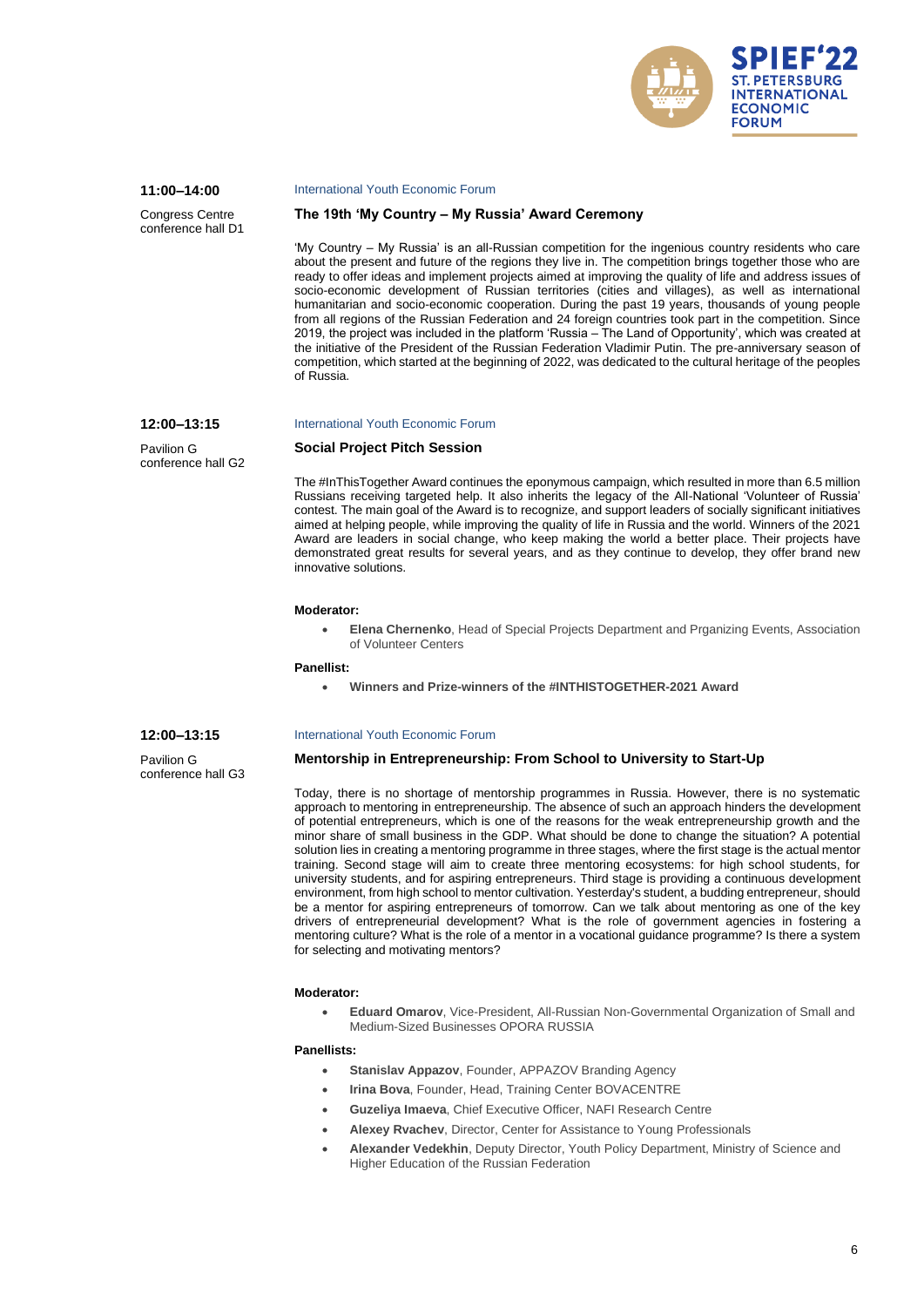

### **Front row participants:**

- **Valentina Kurenkova**, Director for Government Relations, Deputy General Director, Netology **(online)**
- **Artem Moskalev**, Director General, IVITECH Financial Services
- **Maria Voitenko**, General Director, Perfect Insurance Bureau

#### **12:00–13:15**

Pavilion G conference hall G4

### International Youth Economic Forum

### **Virtual Worlds, Real Problems: Digital Law and Cybersecurity in the Gaming Industry**

Legal issues, covered by the umbrella term "digital law," are widely discussed in a variety of different and extremely serious contexts. At the same time, the gaming industry has already firmly gained a place in the market and in the hearts of users. Time and again it demonstrated that games are no longer a subculture, but an important part of the modern media environment. As for the law, games have long been an interesting subject: they represent a fundamentally new sociocultural practice, combine all the "cross-cutting" problems of digital law, and become a space for social experimentation. Gaming is one of the first industries (if not the first) to put new technological phenomena to the test: from "simple" negotiable digital objects, which in multiplayer games appeared in the mid-1990s, to artificial intelligence, which has accompanied the game industry since its inception, to virtual and augmented reality technologies to blockchain and NFT. In addition, as a form of media, games are also a space where different narratives and soft power collide, which brings the discussions about the limits of free speech, credibility of information, and child protection. By the way, games themselves are in some ways fundamentally similar to law in general: both phenomena are based on formally defined rules and their action in relation to the subjects. The legal dimension of computer games is a kind of a playground for normative regulation, and the study of these problems is necessary to develop a balanced approach to the regulation of the domestic gaming industry. Most people encounter digital law in everyday life, but the interaction with legal relations in this area is usually unconscious, although it concerns many actions performed online and related to digital services. Cybercrime, privacy offenses, and other events are increasingly occurring with the transition of many services and opportunities to the digital environment. Thus, the education and promotion of digital law, the digital transformation of legal work, and the training of lawyers in the field of information technology becomes a pressing practical challenge.

### **Moderators:**

- **Vladislav Arkhipov**, Head of the Department of Theory and History of State and Law, St. Petersburg State Universiy
- **Olga Binda**, Deputy Editor-in-Chief, Russian Legal and Judicial Information Agency (RAPSI)

#### **Panellists:**

- **Irina Abdeeva**, Deputy Director of the Legal Department, Competence Centre for the Import Substitution of Information and Communication Technologies
- **Nikolay Andreev**, Head of Tax Practice, Zartsyn & Partners Law Company; Head of the Center for Practical Jurisprudence and Digital Competences of the Faculty of Law, The State Academic University for the Humanities
- **Boris Edidin**, Deputy General Director for Legal Affairs, Internet Development Institute (IRI)
- **Victor Naumov**, Senior Researcher, Sector of Information Law and International Information Security, Institute of State and Law of the Russian Academy of Sciences
- **Alexander Zhuravlev**, Chairman of the Commission for Legal Regulation of Ensuring the Digital Economy, Association of Lawyers of Russia; Co-Founder, Moscow Digital School

#### International Youth Economic Forum

Pavilion G conference hall G5

**12:00–13:15**

# **Young Professionals in the New Decade: Developing Universal Competences of Universities and Employers**

Every employer expects university graduates get a certain set of competencies from the educational institution they graduated from. However, often times both professional and personal competencies of graduates widely differ from those expectations. Thus, the employer has to come up with additional strategies to obtain the desired results. In recent years, universities and employers are constantly working to identify the most effective set of competencies and develop them through educational courses, programmes, assessment centres, and other tools. Additionally, there are federal initiatives and instructions from the President of the Russian Federation confirming the need to resolve this issue. What competencies will make up the "perfect young professional of 2030"? Is it possible to articulate a set of personal competences? How can these competencies be influenced by the core of studies? How to complete a competence profile, taking into account professional affiliation? What tools are used and should be used in the near future to identify, assess, analyze, and develop personal competencies? Which competence development support measures are already being implemented and which are still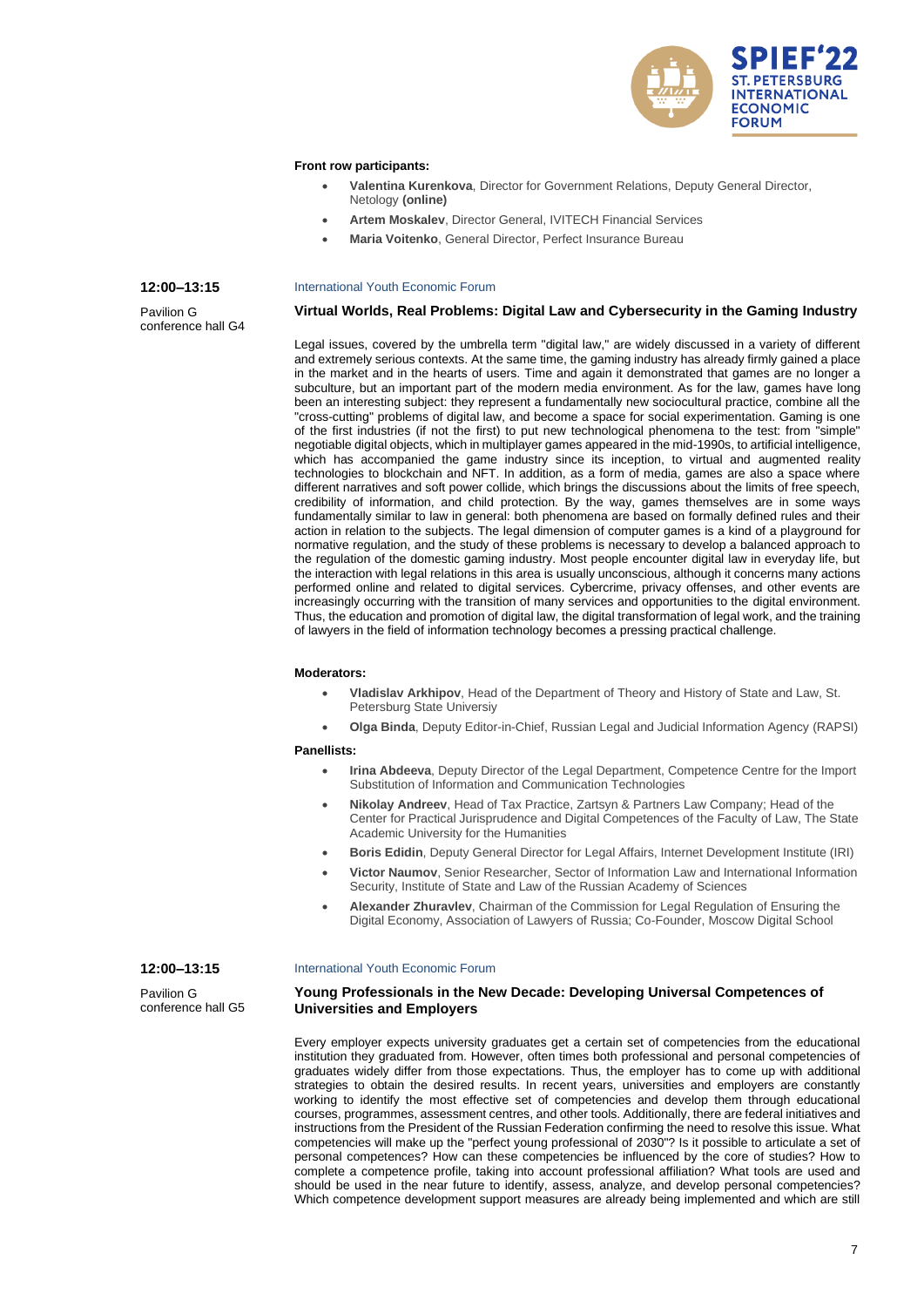

missing?

#### **Moderators:**

- **Oxana Achkasova**, Head, Leaders of Russia National Management Competition
- **Vyacheslav Shoptenko**, Director, Institute for Organizational Development and Strategic Initiatives, Russian Presidential Academy of National Economy and Public Administration (RANEPA)

#### **Panellists:**

- **Elena Egorova-Kirillova**, Deputy General Director Director of the Methodology and Development Block, ANO Corporate Academy of Rosatom
- **Dmitry Guzhelya**, Head of Evaluation and Methodology Department, ANO Russia Land of **Opportunity**
- **Andrey Ocheretny**, Managing Director Head of Academic Partnerships, Sberbank
- **Sergey Saratov**, Head of HR Department, JSC Russian Railways

#### **Front row participants:**

- **Marina Buntova**, Chief Executive Officer, Platform "Potential of the Сountry"
- **Graduates of the program "Leaders of the Future" .**

#### **12:00–13:15**

Pavilion G conference hall G6

#### International Youth Economic Forum

#### **Professionalism: A Fresh Look on Vocational Education**

The government of the Russian Federation launched a strategic initiative entitled "Professionalism". Thanks to the initiative students of certain institutions can get both a highly skilful working specialty in a short period of time and relevant professional experience at production facilities. It can practically guarantee their further employment (success rate of 85%) and, as a consequence, develop regional economies. Having mastered modern working trends, a young person can become a well-paid specialist who is highly valued in the labour market. Currently, about 60% of ninth graders choose secondary vocational education.

#### **Panellists:**

- **Alexander Bugaev**, First Deputy Minister of Enlightenment of the Russian Federation
- **Julia Uzhakina**, Director General, Rosatom Corporate Academy
- **Vladimir Zaluzhsky**, Head of Communications and Investor Relations, Severstal
- **Alexander Zbarskiy**, Deputy Head of the Human Resources Department, Russian Railways

### **12:00–13:15**

Pavilion G conference hall G7

### International Youth Economic Forum

### **FoodTech: Quick ROI or Risky Business?**

The global FoodTech market is showing vigorous growth. According to analysts, in 2018 it was estimated at USD 191 billion, and by 2025 is expected to reach USD 390 billion. New food packaging technologies, delivery services, artificial meat are an integral part of our lives already. How quickly will these technologies be introduced elsewhere? How are questions about safety of these new products being raised and dealt with? Are artificial meats and meal kits good for you? Resource depletion and health, what will the new generation choose?

#### **Moderator:**

• **Olga Tarasova**, Chairperson, Youth Council, All-Russian Society of Inventors and **Rationalizers** 

### **Panellists:**

- **Mona Youssef Mahmoud Haseeb Abdelaty**, Representative, Real Fresh Agriculture
- **Victoria Dolgikh**, Founder, General Director, Healthy Bread (Zdorovy Khleb)
- **Yulia Mihaleva**, Deputy Director, Russian Quality System (Roskachestvo)
- **Anton Urusov**, Vice President, Russian Direct Investment Fund
- **Keswa Xola**, African Bildung Network Member, The Global Bildung Network

#### **Front row participants:**

• **Egor Dostavalov**, Farmer, Chairman of the Organization, Agricultural Consumer Supply and Marketing Cooperative "Goose Capital"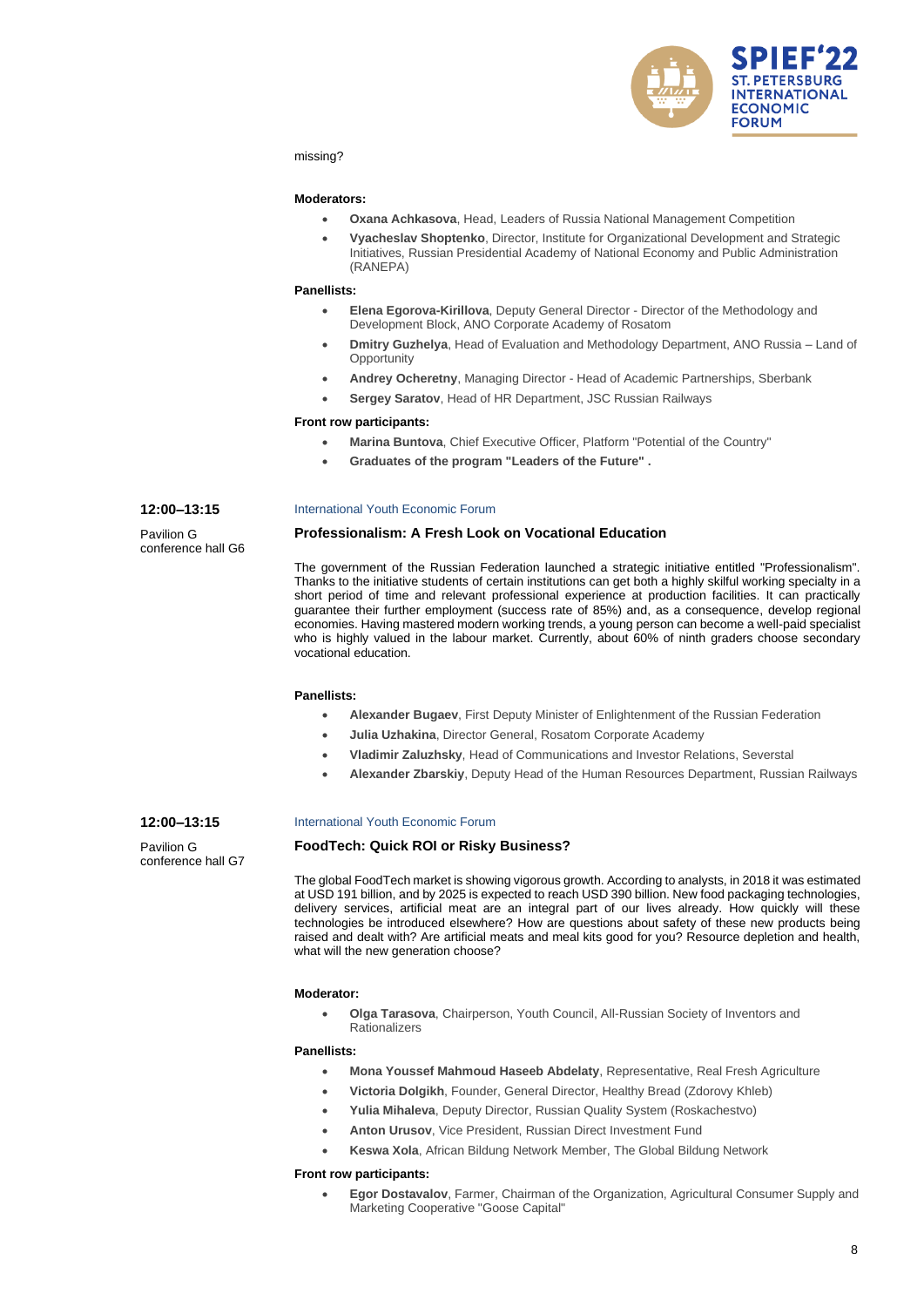

• **Yury Kostyukevich**, Senior Lecturer, Skolkovo Institute of Science and Technology (SkolTech)

### **12:00–13:15**

Pavilion G conference hall G22 (2nd floor)

### International Youth Economic Forum

### **A Start-Up Takes Off: Business Angels and Venture Investments**

Every start-up wants to be a unicorn. Young IT teams all over Russia are trying their hand at creating new technological projects. In many respects, fulfilling a start-up's ambitions depends on whether it manages to find an investor and establish meaningful contact with them. Who could become such an investor? A venture capital fund? A business angel? Dazzling success stories form legends about relationships between funders and investors. Yet, it is essential for young start-up teams to learn how to properly fulfil their own investment potential, intelligently emphasizing the merits of their projects. Investor decides: from Venture Boutique to Business Angel Clubs. Founder-Investor relationship mythology: how do perfect fantasies collapse? Typical mistakes building relationships with investors. Which IT projects will shape the future?

#### **Moderator:**

• **Larisa Katysheva**, Director, Digital Peaks

### **Panellists:**

- **Alina Akinshina**, Co-founder, Chief Executive Officer, Online Patent
- **Natasha Floksi**, Founder, Chief Executive Officer, Cerevrum
- **Pavel Gudkov**, Deputy General Director, Foundation for Assistance to Small Innovative **Enterprises**
- **Yury Saprykin**, Vice President for Regional and International Development, Skolkovo **Foundation**
- **Andrey Shubin**, Executive Director, All-Russian Non-Governmental Organization of Small and Medium-Sized Businesses OPORA RUSSIA
- **Alexander Svinin**, Trade Representative of the Russian Federation in the Republic of Singapore **(online)**
- **Elena Volotovskaya**, Vice President for Investments at Softline; Head of Softline Venture Partners

### **Front row participant:**

• **Anton Ogarkov**, Chief Executive Officer, Softline Outsourcing

# **12:00–13:15**

Pavilion G conference hall G25 (2nd floor)

#### International Youth Economic Forum

### **The Age of New Challenges: How to Raise a Citizen**

Patriotism is the very foundation of a viable state. It acts as an internal mobilizing resource for the development of society, engaged civic stands of individuals, and their readiness to serve for the benefit of their homeland. Sincere affection for one's native land is a prerequisite for building a strong country. Respect for national history and for traditions passed down by older generations are needed to raise laudable citizens. Under modern conditions civil identity formation and patriotic education make up a systematic, spiritually and morally conditioned process of preparing the younger generation for intercultural interaction in a democratic society. It is specially organized to lead them to be eager to work and participate in the management of socially valuable projects. Various social institutions worked on the matter for a long time, altering their approach depending on the challenges of global and local scale. It should be noted that the pandemic has accelerated the onset of changes that are ripe in many spheres of public life. Particularly, the process of digital transformation has quite dramatically affected seemingly everything and everyone. Yet, it is education that faces one of the most acute challenges. An area where direct communication has always been a priority, and where digital technologies have been auxiliary until recently, has found itself in a completely new environment. Now it is very important to restore the activities that were carried out before the restrictions, to preserve and develop the best innovations and solutions that have appeared, as well as to increase the engagement in all possible areas of influence. Education can not afford to break away from current trends and youth-friendly ways of interaction. It is paramount to remember that young people are incredibly dynamic, thus loss of relevant communication and interaction channels can quickly lead to the dysfunction of educational institutions.

#### **Moderator:**

• **Anna Karpukhina**, Finalist, Leaders of Russia National Management Competition

#### **Panellists:**

• **Elena Belikova**, Editor-in-Chief, "Telegram" Russian News Agency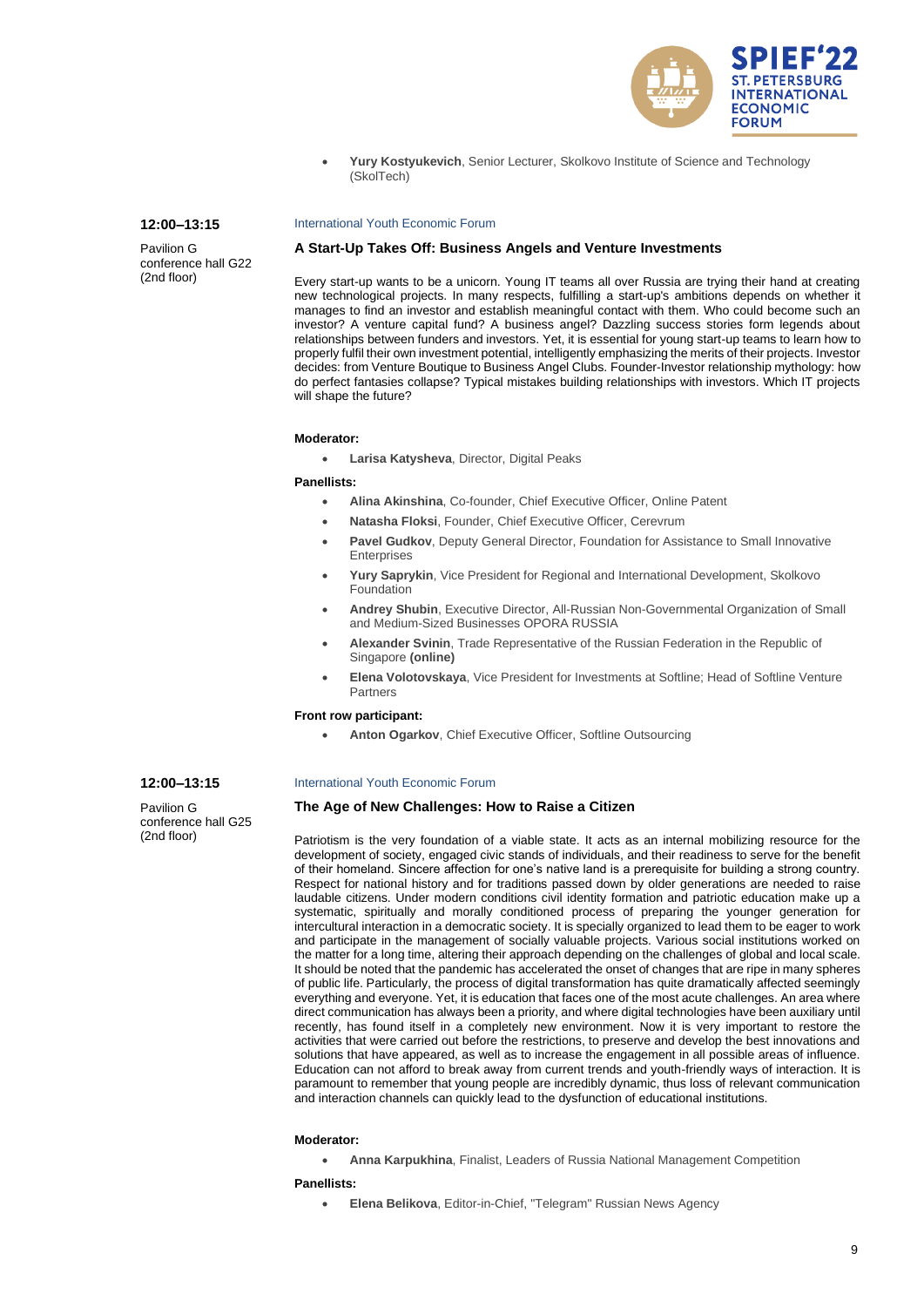

- **Andrey Bogdantsev**, Acting Rector, St. Petersburg Academy of Postgraduate Pedagogical Education
- **Ahmed Dudaev**, Minister of the Chechen Republic for National Policy, Foreign Relations, Press and Information
- **Grigoriy Gurov**, Deputy Minister of Science and Higher Education of the Russian Federation
- **Sabiram Ilieva**, Administrative Director, "Give Sunshine" Charitable Foundation
- **Khozh-Ahmed Khaladov**, Vice Rector, Academy of the Ministry of Education of Russia
- **Viorika Kokhtareva**, Chairman, Union of Russian Communities of Pridnestrovie **(online)**
- **Zhanna Marfina**, Rector, Lugansk State Pedagogical University
- **Tatyana Vladimirova**, Vice-Rector for Public Relations, Moscow State Pedagogical **University**

### **Front row participants:**

- **Yulia Ablets**, Deputy Director General, Dialogue Regions
- **Tamara Aybazova**, Deputy Director, Head, Center for Additional Education for Children, "Children's Academy of Creativity "Sunny City"
- **Olga Badma-Khalgaeva**, Deputy of the People's Khural (Parliament) of the Republic of Kalmykia

### International Youth Economic Forum

**Science Tourism: An Impetus for Solving Current Problems of Society and Science**

The Decade of Science and Technology brought forth an initiative that aims to attract young people to the field and help resolve various regional social issues: it is called 'science tourism'. What does it actually mean? What is the development plan for this initiative? How will the dialogue between science, business, government, and society be built in the field of science tourism? How are routes, interactive maps, guidebooks, and other elements coming along? Are there plans to set aside special areas for science tourism? How can one become a 'science guide' and a 'science tourist'? The traditional cooperation of young scientists in Eurasia is driven by geographical, historic, economic, political, and cultural factors. How does interaction develop today within various associations, such as the Union State, the CIS, and EAEU? Which joint projects, programmes and contests are happening? How is the international exchange going?

#### **Moderator:**

• **Ivan Smirnov**, First Deputy Director for Educational Work, St. Basil the Great Gymnasium

### **Panellists:**

- **Andrey Cheremisinov**, Director of Communications Department, State Atomic Energy Corporation Rosatom
- **Damir Fattakhov**, Deputy Head, Federal Agency for Youth Affairs (Rosmolodezh)
- **Elena Lysenkova**, Deputy Head, Federal Agency for Tourism
- **Nikita Marchenkov**, Chairperson, Coordinating Council for Youth Affairs in the Scientific and Educational Spheres of the Council under the President of the Russian Federation for Science and Education
- **Andrey Pashtetsky**, Deputy Director for Scientific and Organizational Activities, Federal State Budgetary Institution of Science "Order of the Red Banner of Labor Nikitsky Botanical Garden - National Scientific Center of the Russian Academy of Sciences"
- **Alexey Volkov**, President, National Hospitality Industry Union

# **12:00–13:15**

**12:00–13:15** Pavilion H

conference hall H22 (2nd floor)

Pavilion H conference hall H23 (2nd floor)

### International Youth Economic Forum

### **Cybersport and Gaming: New Development Market**

Globally, video games are the most profitable branch of the entertainment industry. They bring in more than USD 170 billion a year, and blockbusters like GTA V cost more to produce than the next instalment of The Avengers franchise. However, there are no Russian companies among the giants of the game industry with world-famous AAA projects for either PC, Xbox, or PlayStation. In fact, today there is no gaming market in Russia to speak of. What are the key differences between cybersport and GameDev? What games are being developed in Russia now and which will be in the future? Is there a need for a council on patriotic games? Why is there no reorientation to the GameDev market of China, the UAE, and Turkey, with which Russia can establish cooperation in the present moment? Why Russian state corporations and the government itself are not interested in sponsoring and supporting eSports in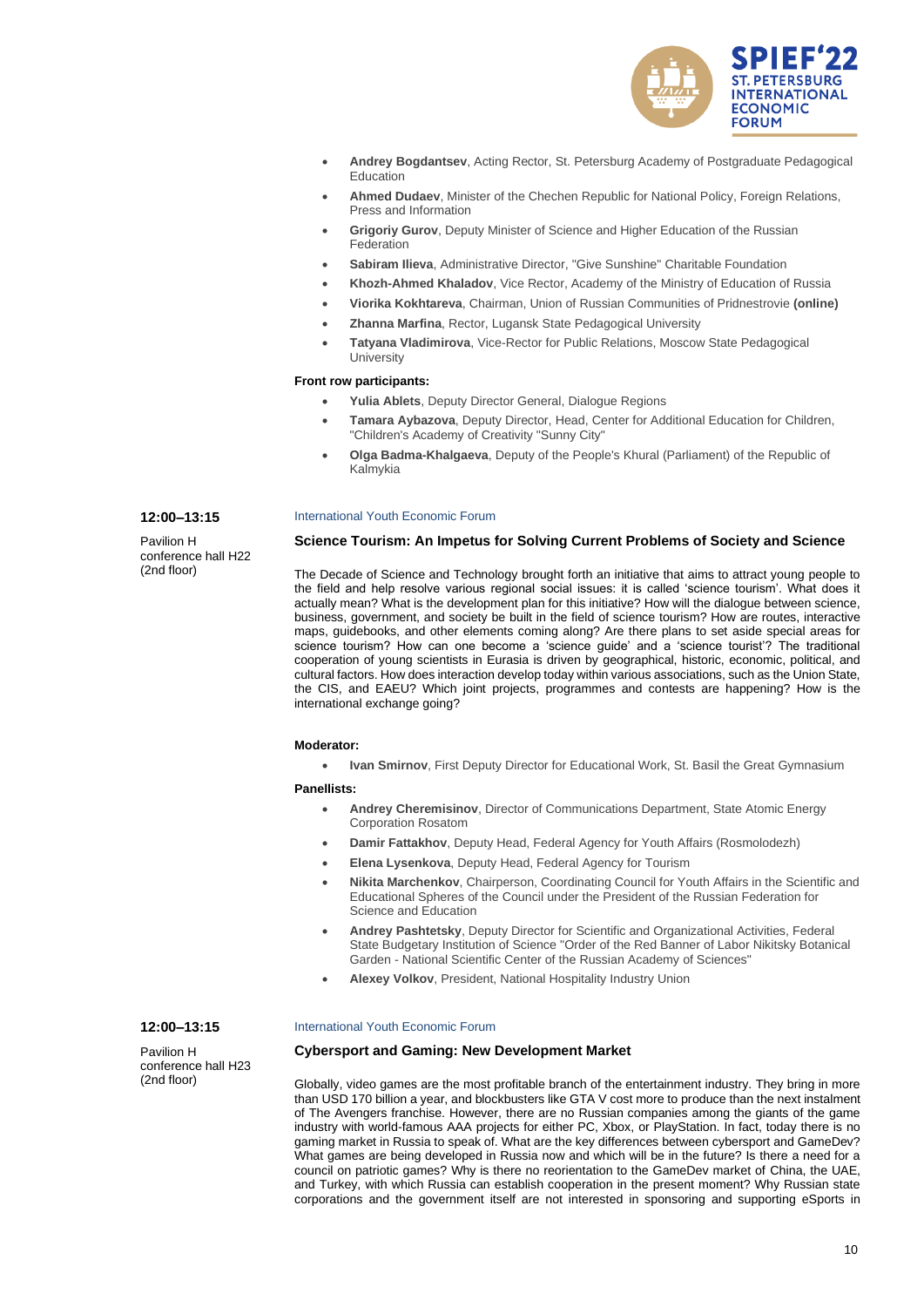

Russia? What kind of support measures do the market and developers need?

### **Moderator:**

• **Mikhail Nachevsky**, Head of Digital Transformation Department, Plekhanov Russian University of Economics

#### **Panellists:**

- **Vinokurov Artyom**, Vice President, Federation of Computer Sports of Russia
	- **Victor Chabanenko**, Chief Expert of the Department of Information Systems, Ministry of Defense of the Russian Federation
- **Artem Chermenin**, Director of Strategic Development, VK Play
- **Anatoly Dubanov**, Director of Digital Economy Development Department, Ministry of Economic Development of the Russian Federation
- **Maria Karpova**, Head, All-Russian Competition for the Search and Development of Talents in the Gaming Industry, ANO Russia – Land of Opportunity
- **Amira Khamitova**, Deputy Chairman of the Committee of the State Duma of the Federal Assembly of the Russian Federation for Physical Culture and Sports
- **Nikolay Petrossian**, Chief Executive Officer, ESforce Holding

#### **Front row participants:**

- **Ekaterina Ivanilova**, Expert, Strong Ideas for a Strong Time Project
- **Ekaterina Kashehlebova**, Responsible Secretary of the Sports Law Commission, Association of Lawyers of Russia

#### International Youth Economic Forum

### **Competences of the Future: Learning and Teaching Soft Skills**

In the rapidly changing realities of the job market, interdisciplinary or universal skills are becoming increasingly important. It is paramount to start developing them as early as the freshman year. How to change the outlines of educational programmes? What should educational activities result in? Which competencies should be developed in universities, and which should be acquired as part of the lifelong learning?

#### **Moderator:**

• **Dmitry Zemtsov**, Vice Rector, National Research University Higher School of Economics

#### **Panellists:**

- **Damir Fattakhov**, Deputy Head, Federal Agency for Youth Affairs (Rosmolodezh)
- **Dina Gaizatullina**, Deputy General Director for Government Relations, Innotech Group
- **Arseny Mayorov**, Deputy General Director, Russian "Znanie" Society
- **Stanislav Neverov**, General Director, East Arctic Oil and Gas Corporation
- **Alexey Tuzikov**, Executive Director, Head of Youth Accelerators, Sberbank

### **14:00–15:15**

Pavilion G conference hall G2

### International Youth Economic Forum

### **Journey from an Idea to a Running Business: Youth, Tech, Enterprise**

Youth entrepreneurship remains one of the main avenues of economic development. One can see it in the creative potential of younger generations and their desire to improve the world around them. All this contributes to socialization, growth of employment and, most importantly, self-fulfilment of young people. At the same time, technological start-ups play a special role, solving many problems and creating opportunities to improve the quality of life. How effective are the measures to support youth entrepreneurship? What is missing? What will happen to youth entrepreneurship under current conditions? What support tools are relevant in 2022? How to involve the new generation in youth technology entrepreneurship?

#### **Moderator:**

• **Vyacheslav Shoptenko**, Director, Institute for Organizational Development and Strategic Initiatives, Russian Presidential Academy of National Economy and Public Administration (RANEPA)

# **14:00–15:15**

Pavilion G conference hall G1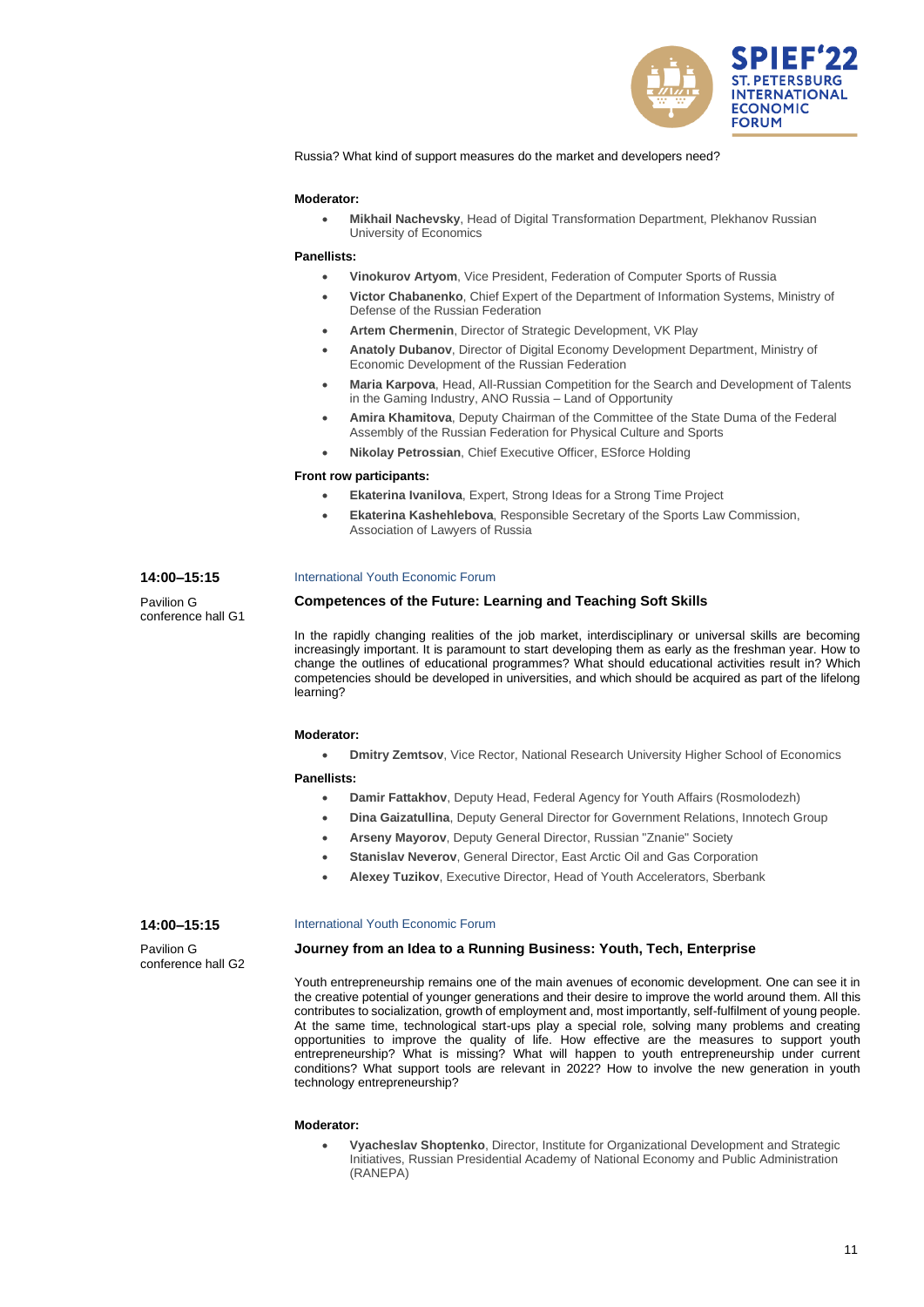

#### **Panellists:**

- **Pavel Gudkov**, Deputy General Director, Foundation for Assistance to Small Innovative **Enterprises**
- **Sergey Krzhanovsky**, Vice President for Grants, Expertise and Tenders, Skolkovo Foundation
- **Andrei Omelchuk**, Deputy Minister of Science and Higher Education of the Russian Federation **(online)**
- **Maxim Papushenko**, Minister of Economic Development of the Rostov Region
- **Andrey Siling**, Executive Director, National Technological Initiative Platform (NTI Platform), Project Manager, Mind Clubs

### **Front row participants:**

- **Alexey Chekhranov**, Founder, Smart Sreda
- **Dmitry Fedorov**, Project Manager, Constructorium, Agency for Strategic Initiatives
- **Inna Gaziyeva**, Project Leader, RAISE All-Russian Accelerator of Social Initiatives
- **Anton Serikov**, Deputy General Director, ANO Russia Land of Opportunity

#### **14:00–15:15**

Pavilion G conference hall G3

#### International Youth Economic Forum

### **Involving Young People in the EAEU Activities and Processes**

In the era of globalization integration processes in the post-Soviet area influence the countries themselves, as well as the global politics as a whole. As evidenced by the positive indicators of economic recovery in the EAEU countries, the Eurasian Economic Union has survived the pandemic. It continues to present excellent prospects for comprehensive modernization, increasing the competitiveness of national economies, and creating conditions for stable development to improve the living standards of the member states' population. At the same time, there is an obvious need to popularize the Union among young people. Additionally, it is essential to develop methods to involve undergraduate and postgraduate students, as well as young researchers, to participate in the processes of the EAEU in order to ensure their subsequent fruitful participation in determining further directions of Eurasian integration. How involved are young people into the processes of the EAEU at the present stage? What are the ways in which the youth can be interested in the activities of the integration association? Are today's young people ready to face the challenges facing the EAEU at the moment and successfully overcome them? How to increase the international interaction of young people through a coordinated policy of national authorities?

#### **Moderator:**

• **Daniyar Turusbekov**, Director, Organizational Support and Protocol Department, Eurasian Economic Commission

### **Panellists:**

- **Aghasaryan Areg**, First Deputy Chairman, Council of Young Diplomats of the Russian Foreign Ministry
- **Soyuzbek Nadyrbekov**, Deputy Minister of Culture, Information, Sports and Youth Policy of the Kyrgyz Republic **(online)**
- **Julia Nesterchuk**, Director of the Department for Economic Cooperation with the CIS Countries, Ministry of Economic Development of the Russian Federation
- **Andrey Platonov**, Deputy Director, Federal Agency for Youth Affairs (Rosmolodezh)
- **Stanislav Surovtsev**, Vice Rector for Youth Policy, Social Work and International Relations, MGIMO University
- **Evgeny Vinokurov**, Chief Economist, Eurasian Development Bank (EDB) **(online)**

#### **Front row participant:**

• **Elina Sidorenko**, General Director, Platform for Working with Entrepreneurs' Enquiries

# **14:00–15:15**

Pavilion G conference hall G4

### International Youth Economic Forum

### **Ladies Take the Wheel**

For a long time, women's entrepreneurship was not considered a promising area of economic development by the expert community. However, current trends in society prove them wrong: women entrepreneurship is highly competitive in the global market. According to some data, more than 40% of successful start-ups are launched by women. Why is a woman entrepreneur a successful global player from now on? What state support measures exist for the development of female entrepreneurship?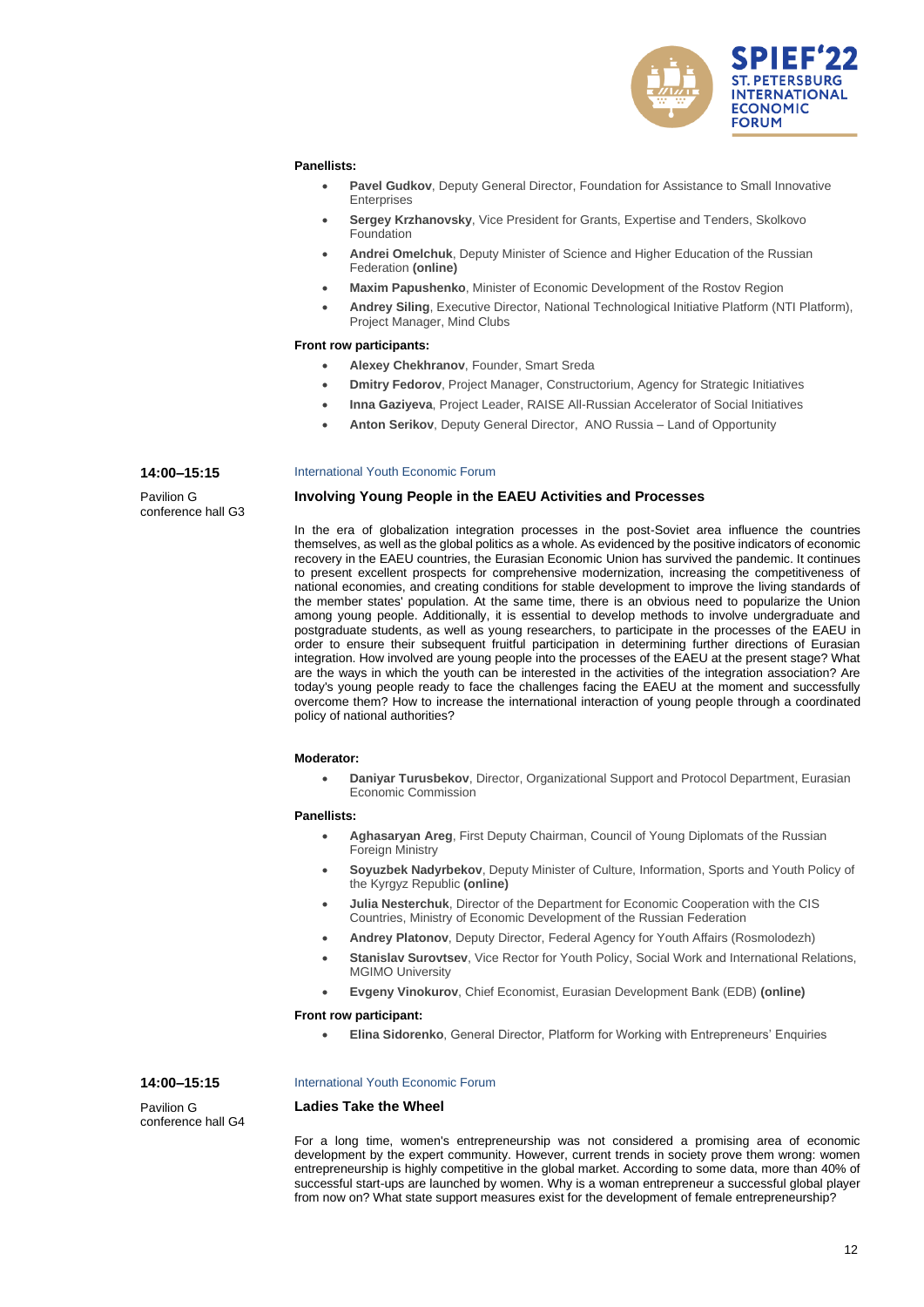

### **Moderator:**

• **Dmitriy Zakharov**, General Director, Rus-Forum

# **Panellists:**

- **Svetlana Andrianova**, Founder, Subsidies Navigator Project
- **Ekaterina Barsukova**, General Director, TEAMWAYS
- **Anastasia Firsova**, Producer, YouTube for Business
- **Anna Kharitonova**, General Director, Business Media
- **Olga Russkikh**, Founder, Brand Amo
- **Ekaterina Zhaglovskaya**, Co-founder, Economist's Workshop Program

#### **Front row participants:**

- **Aidar Bulatov**, Founder, Factory of Entrepreneurship
- **Yulia Mihaleva**, Deputy Director, Russian Quality System (Roskachestvo)
- **Ekaterina Moroz**, Co-owner, Clinic of Aesthetic Medicine MOROZOV; Founder, Social Projects "Youth Without Borders", "Two Generations - One Look"

#### **14:00–15:15**

Pavilion G conference hall G5

#### International Youth Economic Forum

### **Growth Points: At the Start of the Science and Technology Decade**

The Year of Science and Technology Russia hosted in 2021 showed the demand for science from both the professional communities and the society at large. Many initiatives were supported by the President and the government, while new tools for professional development of the young are being launched. Those include the advanced research infrastructure at universities and research centres, educational programmes, corporate and public projects, various contests and grants. What is the current trajectory of young professionals' development and what competences are particularly in demand? How to support scientific projects and community development in the regions? How do Student Scientific Community and Young Scientists' Council support the involvement of young people in science? What are the most successful cases implemented in universities today?

#### **Moderator:**

• **Nikita Marchenkov**, Chairperson, Coordinating Council for Youth Affairs in the Scientific and Educational Spheres of the Council under the President of the Russian Federation for Science and Education

#### **Panellists:**

- **Maxim Dreval**, General Director, Russian "Znanie" Society
- **Grigoriy Gurov**, Deputy Minister of Science and Higher Education of the Russian Federation
- **Alexey Komissarov**, Director General, ANO Russia Land of Opportunity
- **Sofia Malyavina**, General Director, National Priorities
- **Alexander Mazhuga**, First Deputy Chairman of the Committee of the State Duma of the Federal Assembly of the Russian Federation for Science and Higher Education
- **Artem Metelev**, Chairman of the Committee of the State Duma of the Federal Assembly of the Russian Federation on Youth Policy; Head, Platform DOBRO.RF
- **Denis Sekirinsky**, Deputy Chief of the Presidential Directorate for Science and Education Policy
- **Andrey Travnikov**, Governor of Novosibirsk Region
- **Aleksandr Vaino**, Head of Youth Initiatives Center, Agency of Strategic Initiatives (ASI)

#### **Front row participant:**

• **Pavel Zaytsev**, Chief Executive Officer, Science and Innovations

### **14:00–15:15**

Pavilion G conference hall G7

#### International Youth Economic Forum

### **Inclusive Entrepreneurship for the Young**

As Russia becomes more inclusive, business landscape changes as well. Statistics show that the share of people with disabilities among entrepreneurs is constantly on the rise. This is partly due to the fact that the variability of behaviour of a person with a disability in the labour market is much lower than the variability of behaviour of a person without a disability. Launching private entrepreneurial projects is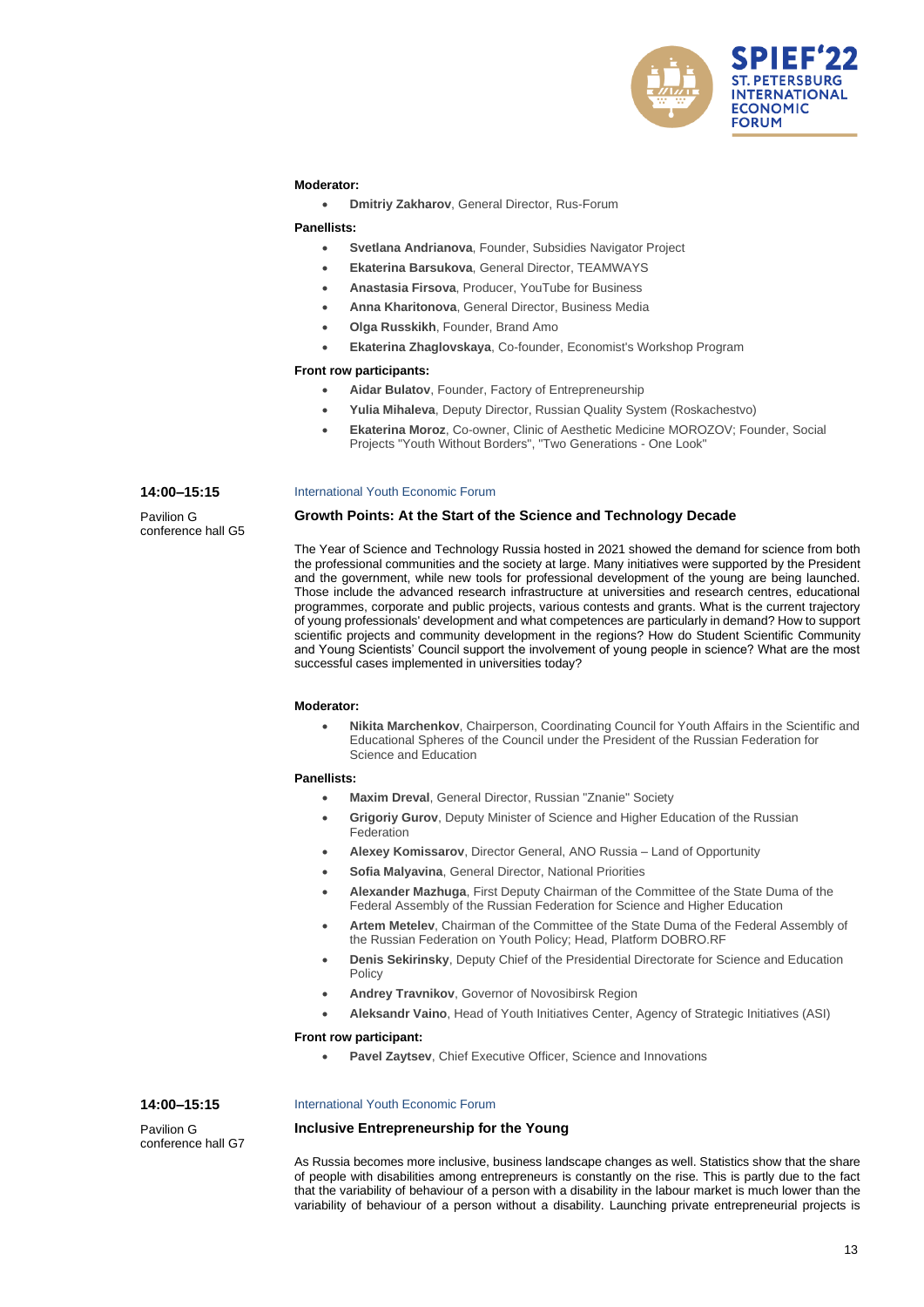

becoming an important part of achieving self-actualization and economic independence for people with disabilities. In addition, in April 2022 a bill was introduced in the State Duma that would allow individual entrepreneurs with disabilities who do not have employees to obtain the status of a social enterprise. This amendment will enable entrepreneurs with disabilities to count on support from the state and development institutions (special support measures for social enterprises include grants, subsidies, preferential loans, educational programmes, preferential provision of property). Increasing involvement is a serious tool that will help reduce unemployment among persons with disabilities, including young people, and improve their quality of life. In what areas do people with disabilities try to find fulfilment as entrepreneurs? What are the main methods to promote their projects? What material and non-material support is needed from government, non-profit and private organizations? Is there a difference in how an inclusive entrepreneur and a non-disabled entrepreneur organize business processes? Is it necessary to change the law and introduce a legal status for an "inclusive entrepreneur"? Do inclusive entrepreneurs provide more concessions than non-disabled entrepreneurs? Which existing projects can help development the support measures?

#### **Moderator:**

• **Natalya Kremneva**, Director, Social Projects Support Fund; Deputy Director, Social Projects Direction, Agency for Strategic Initiatives

#### **Panellists:**

- **Anna Khryastunova**, Director, Community of Entrepreneurs with Disabilities
- **Elena Kirilenko**, General Director, Keleanz Medical
- **Dmitry Maslennikov**, Director for Strategic Development and Cooperation with Partners, City Without Borders project
- **Nikolay Muravyov**, Founder, VR GO Project
- **Igor Novikov**, Co-founder, Everland; Head, Space of Equal Opportunities
- **Mikhail Osokin**, Deputy Chairman, All-Russian Society of the Disabled
- **Yuliya Zhigulina**, Managing Director, The Foundation of Regional Social Programs "Our Future"

### **14:00–15:15**

Pavilion G conference hall G22 (2nd floor)

#### International Youth Economic Forum

### **Young People's View on Finance and Sustainable Development**

Among the most pressing issues for young people are improving financial literacy and advancing the sustainability agenda. An appropriate level of financial literacy among young people contributes to making informed financial decisions, increases the ability to plan for the long term, and ensures a higher quality of life. It can also minimize various associated risks and thereby increase financial security. It is no secret that young people are the most open-minded segment of the population. Thus, in addition to being interested in new financial products, they care how the companies interact with society and what overall impact do businesses leave behind, including the economic, environmental, and social components.

### **Moderator:**

• **Anastasia Bednova**, Head of the Working Group on Financial Literacy, Coordinating Council at the Public Chamber of the Russian Federation for the Development of Communities of Young Professionals

#### **Panellists:**

- **Vladimir Chistyukhin**, First Deputy Governor, The Central Bank of the Russian Federation (Bank of Russia)
- **Yuriy Korsun**, Deputy Chairman, VEB.RF
- **Polina Lion**, Director of the Department of Sustainable Development, State Atomic Energy Corporation ROSATOM
- **David Monastyrsky**, Member of the Expert Council on International Policy of the Youth Parliament under the State Duma of the Federal Assembly of the Russian Federation
- **Marina Slutskaya**, Sustainability Director, DOM.RF Bank

### **14:00–15:15**

Pavilion H conference hall H22 (2nd floor)

#### International Youth Economic Forum

# **International Commerce Today: New Opportunities and Success Stories**

The current situation has become a challenge for companies that traditionally work with so-called unfriendly countries. At the same time, the situation in working with countries that did not support the sanctions has also completely changed. New logistics, new financial flows, changes in the product line